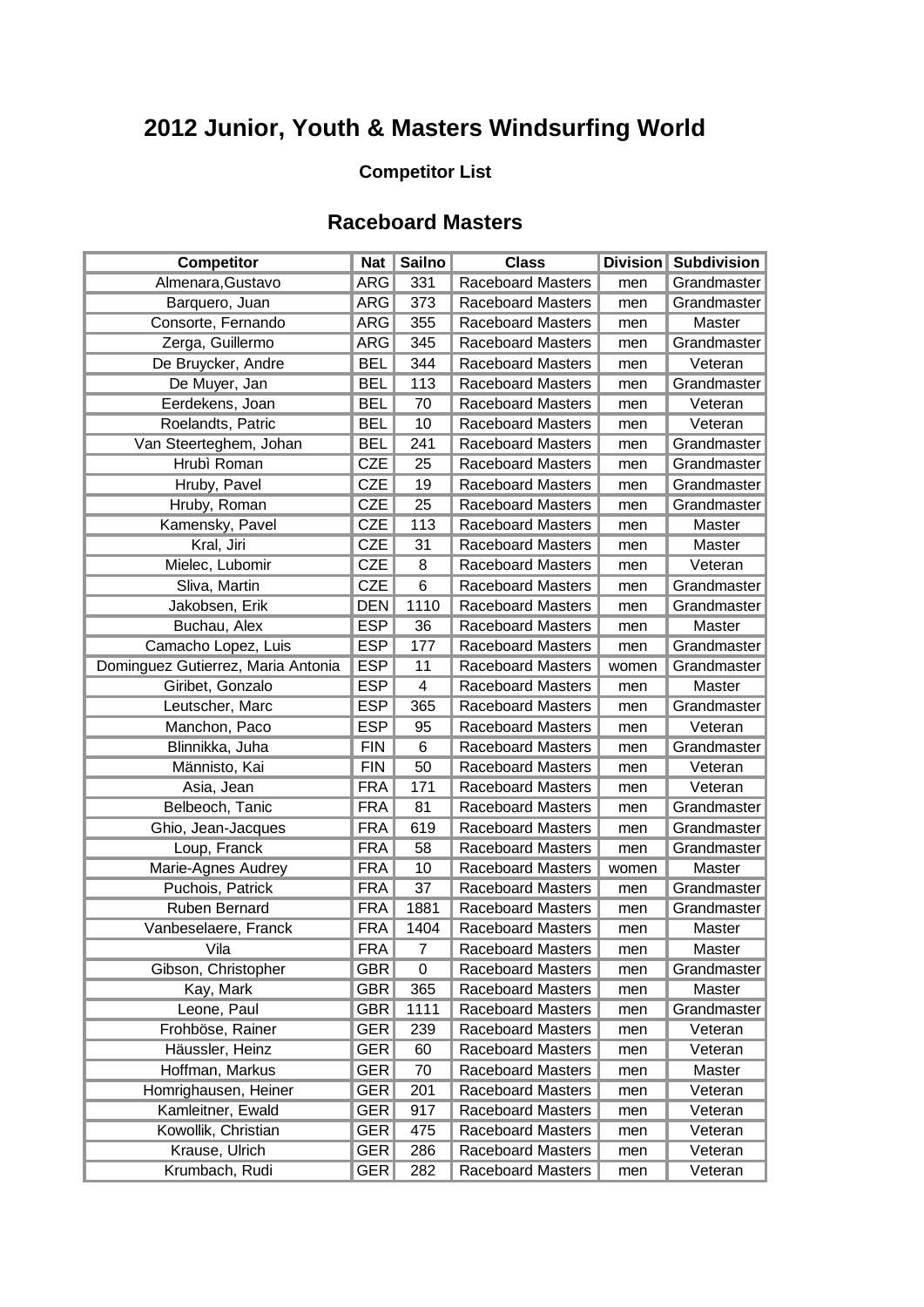| Neumann, Bernd          | <b>GER</b> | 9    | <b>Raceboard Masters</b> | men   | Grandmaster |
|-------------------------|------------|------|--------------------------|-------|-------------|
| Pfuetzenreuter, Rudolph | <b>GER</b> | 1    | <b>Raceboard Masters</b> | men   | Veteran     |
| Schenk, Dirk            | <b>GER</b> | 238  | <b>Raceboard Masters</b> | men   | Grandmaster |
| Spöttel, Frank          | <b>GER</b> | 114  | Raceboard Masters        | men   | Grandmaster |
| Striepe-Langer, Susanne | <b>GER</b> | 305  | Raceboard Masters        | women | Grandmaster |
| Andreuccetti, Marco     | ITA        | 129  | Raceboard Masters        | men   | Grandmaster |
| Dreimanis, Juris        | LAT        | 54   | <b>Raceboard Masters</b> | men   | Veteran     |
| Grinberga, Ilona        | LAT        | 18   | <b>Raceboard Masters</b> | women | Grandmaster |
| Strauss, Uldis          | LAT        | 57   | <b>Raceboard Masters</b> | men   | Grandmaster |
| Surins, Aldis           | LAT        | 105  | <b>Raceboard Masters</b> | men   | Grandmaster |
| de Leeuw, Robert        | <b>NED</b> | 118  | <b>Raceboard Masters</b> | men   | Master      |
| Hastman, Fred           | <b>NED</b> | 202  | <b>Raceboard Masters</b> | men   | Grandmaster |
| Koopman, Cindy          | <b>NED</b> | 166  | <b>Raceboard Masters</b> | women | Master      |
| Meester, Paul           | <b>NED</b> | 12   | Raceboard Masters        | men   | Grandmaster |
| Otten, Remco            | <b>NED</b> | 72   | <b>Raceboard Masters</b> | men   | Master      |
| Roering, Rick           | <b>NED</b> | 23   | <b>Raceboard Masters</b> | men   | Master      |
| Van der Sluijs, Paul    | <b>NED</b> | 1314 | <b>Raceboard Masters</b> | men   | Grandmaster |
| van Lingen, Ton         | <b>NED</b> | 888  | <b>Raceboard Masters</b> | men   | Master      |
| van Smoorenburg, Saskia | <b>NED</b> | 733  | <b>Raceboard Masters</b> | women | Master      |
| Wessel, Ton             | <b>NED</b> | 611  | <b>Raceboard Masters</b> | men   | Grandmaster |
| Zandbergen, Randy       | <b>NED</b> | 347  | <b>Raceboard Masters</b> | men   | Grandmaster |
| Frydrychowicz, Pawel    | <b>POL</b> | 125  | <b>Raceboard Masters</b> | men   | Veteran     |
| Soltyka, Krystyna       | <b>POL</b> | 665  | <b>Raceboard Masters</b> | women | Grandmaster |
| Moura, Pedro            | <b>POR</b> | 73   | <b>Raceboard Masters</b> | men   | Master      |
| Huguenin, Vincent       | <b>SUI</b> | 9    | Raceboard Masters        | men   | Master      |

## **Raceboard Youth**

| <b>Competitor</b>          | Nat $\parallel$ | <b>Sailno</b> | <b>Class</b>           |       | Division   Subdivision |
|----------------------------|-----------------|---------------|------------------------|-------|------------------------|
| Saubidet Birkner, Bautista | <b>ARG</b>      | 401           | Raceboard Youth        | men   |                        |
| Valkevich, Anastasya       | <b>BLR</b>      | 4             | Raceboard Youth        | women |                        |
| Blinnikka, Daniel          | <b>FIN</b>      | 5             | Raceboard Youth        | men   |                        |
| Descamps, Noé              | <b>FRA</b>      | 148           | Raceboard Youth        | men   |                        |
| Debeune                    | <b>FRA</b>      | 835           | Raceboard Youth        | men   |                        |
| Ledet, Pierre              | FRA             | 635           | Raceboard Youth        | men   |                        |
| Bennett, Joe               | <b>GBR</b>      | 836           | Raceboard Youth        | men   |                        |
| Bushell, Max               | <b>GBR</b>      | 748           | Raceboard Youth        | men   |                        |
| Hargreaves, Annalee        | GBR             | 758           | Raceboard Youth        | women |                        |
| Sills, Imogen              | <b>GBR</b>      | 561           | Raceboard Youth        | women |                        |
| Bell, Baz                  | <b>ISR</b>      | 1             | Raceboard Youth        | men   |                        |
| Tibi, Shahar               | <b>ISR</b>      | 3             | Raceboard Youth        | women |                        |
| Giesen, Jeroen             | <b>NED</b>      | $111$         | Raceboard Youth        | men   |                        |
| Hardholt, Sjors            | NED             | 401           | Raceboard Youth        | men   |                        |
| Meily, Daan                | <b>NED</b>      | 84            | Raceboard Youth        | men   |                        |
| Tak, Huig-Jan              | <b>NED</b>      | 465           | <b>Raceboard Youth</b> | men   |                        |
| van Essen, Joris           | NED             | 1111          | Raceboard Youth        | men   |                        |
| Van 't Hoff, Matthijs      | NED             | 216           | Raceboard Youth        | men   |                        |
| Buderaski, Lukasz          | <b>POL</b>      | 451           | Raceboard Youth        | men   |                        |
| Zajaczkowska, Karolina     | <b>POL</b>      | 4             | Raceboard Youth        | women |                        |
| Murashev, A.               | <b>RUS</b>      | 54            | Raceboard Youth        | men   |                        |

[www.wedstrijdsurfen.nl](http://www.wedstrijdsurfen.nl/)